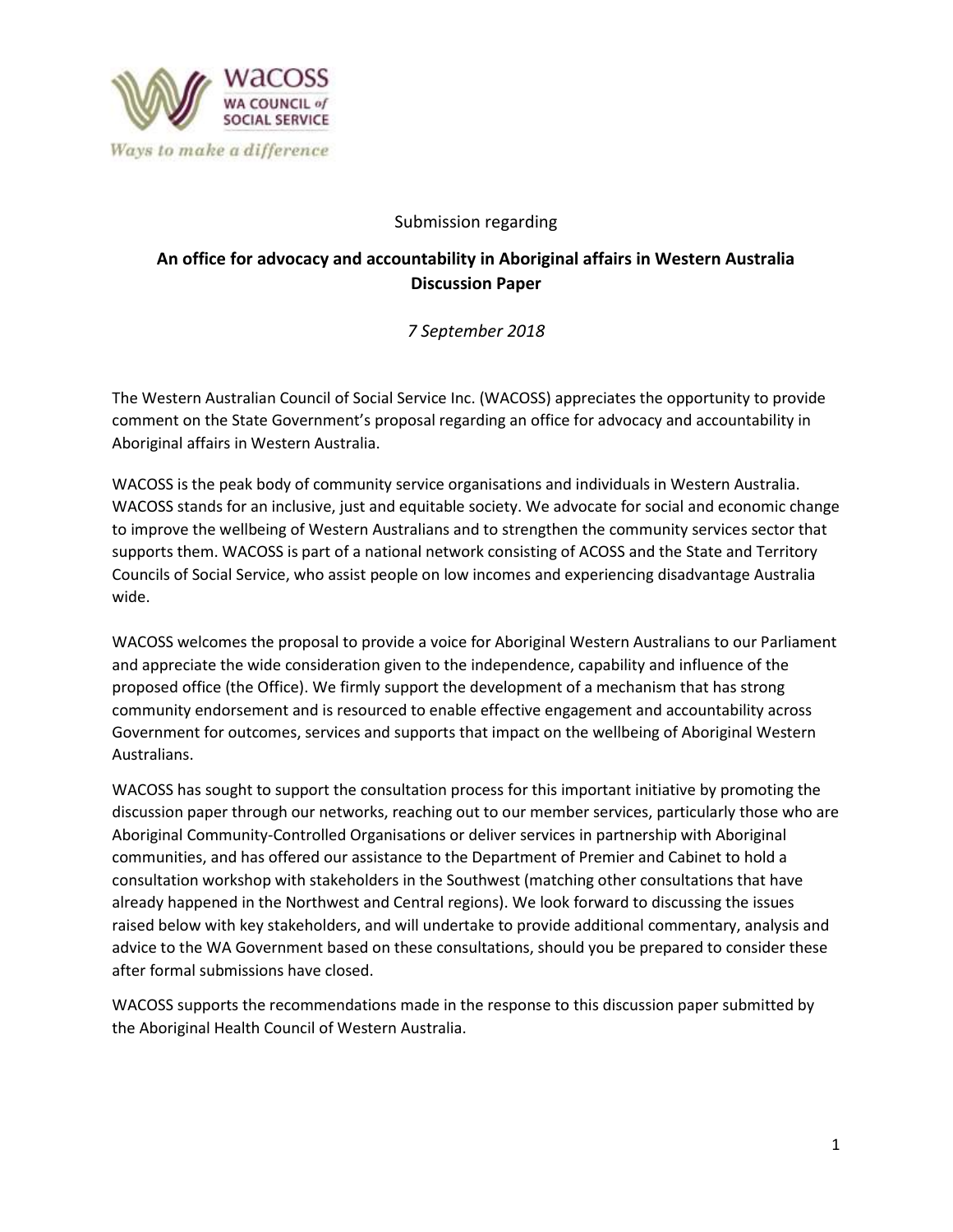#### **Accountability for Public Service Delivery**

WACOSS supports the concerns expressed by Aboriginal services, Elders and communities about the failures of many government systems and services to deliver fair and just outcomes to Aboriginal Western Australians and to hear the voices of Aboriginal communities in the political process – as discussed as a primary motivation for the discussion paper. The creation of more effective transparency and accountability measures is a necessary step that, although potentially quite powerful, is unlikely to be sufficient in and of itself to generate this change. Critically, what is also needed is to ensure that built in to the accountability process is meaningful community engagement in setting priorities and participating in decisions that directly impact on their lives, along with mechanisms to build local capability and resources, create the opportunities and jobs that empower individuals, families and communities to determine their own vision for the future.

In this context, we consider it necessary for there to be wider consideration to how the Office might work in partnership with the community services sector, especially Aboriginal community-controlled services and their peak organisations to improve accountability and transparency in the delivery of effective public services to Aboriginal Western Australians. This is particularly important in those areas where Aboriginal people experience disproportionately poor outcomes – including child protection and justice as well as health, education and employment. It is also critical in areas heavily influenced by the impacts of disadvantage, dispossession, exclusion and inter-generational trauma (including mental health, alcohol and other drug issues, family violence, self-harm and suicide) – all areas in which strengths-based culturally secure services that meet the particular needs of local communities are critical to delivering transformaitonal longer term outcomes.

WACOSS continues to advocate for the development of a whole of Government strategy to increase the role of Aboriginal Community-Controlled Organisations (ACCOs) in the delivery of more effective, appropriate and culturally secure services and supports in areas of critical need – with a strategy to see service funding and delivery at least proportionate to the level of need within a decade (see Appendix 2 ACCO Strategy). A critical part of this strategy is the development of local place-based services that are responsive to local community needs; service procurement and commissioning mechanisms that actively investigate on-the-ground claims of community trust, engagement, knowledge and expertise; contracting pathways that enable transfer of control over time to community-based providers; and investment into progressively building the capability of Aboriginal services and workers to engage in service evaluation and contribute to regional service system planning and design.

WACOSS has welcomed recent WA Government initiatives to set Aboriginal employment targets through its contracting processes. We believe there is untapped potential for delivering employment outcomes, improving service quality, trust and impact by focusing more specifically on the Aboriginal human services workforce. To do so however requires a more deliberate strategy to address the opportunities and constraints within the human services industry, as longer term improvements in employment are unlikely in the current funding and contracting environment (we discuss these issues in more detail in Appendix 3 and will develop these recommendations further in this year's WACOSS Pre-Budget Submission completed next month).

These issues are relevant to the proposal for an office of Aboriginal accountability and advocacy for a number of important reasons. Firstly, we would expect such an office to play a critical role in the oversight and evaluation of these strategies, and to facilitate their codesign and development in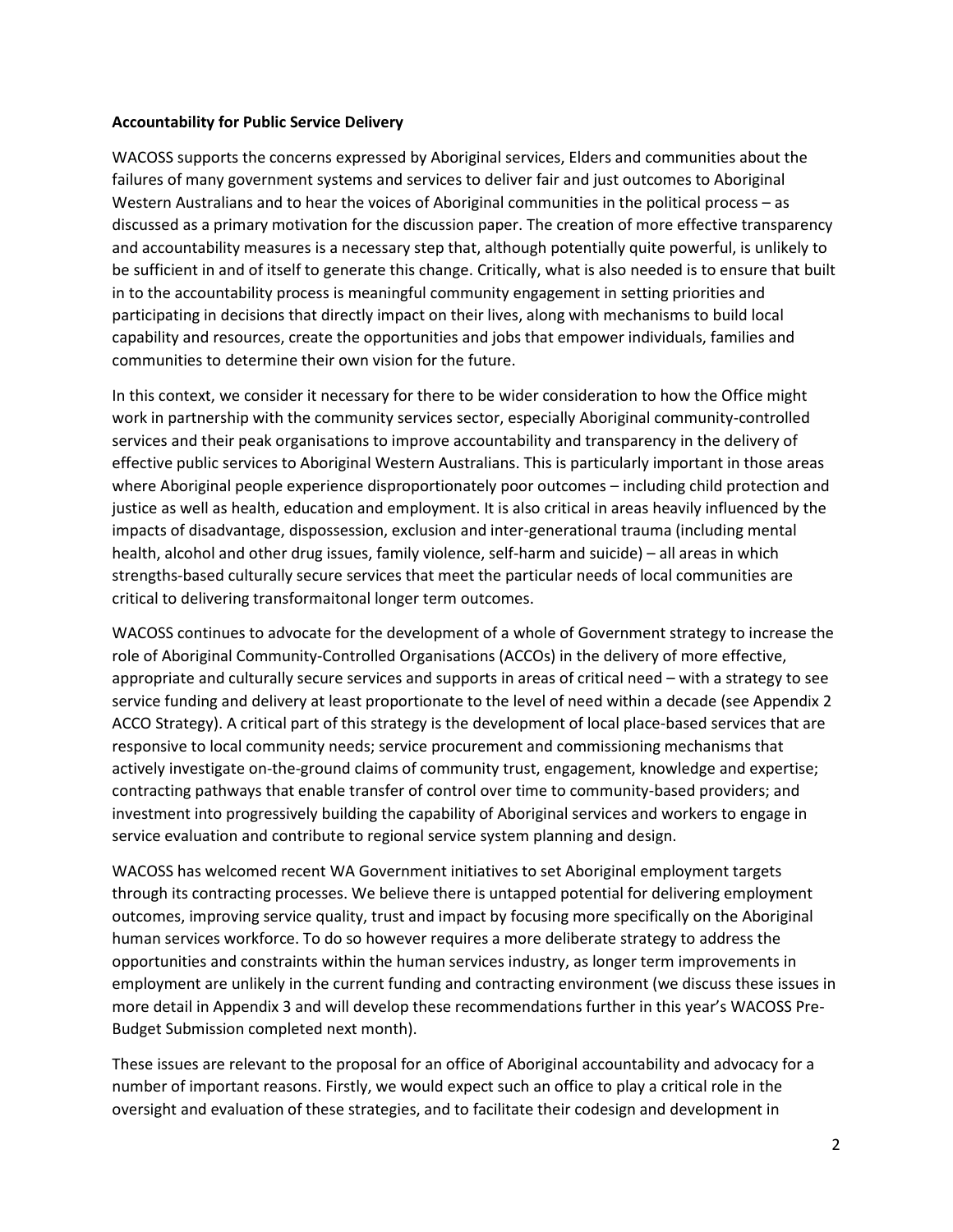partnership with the sector. Secondly, because improving local engagement in the design and evaluation of community services is critical to ensuring their accountability for meeting local needs and aspirations and delivering measurable local outcomes. Thirdly, because longer term strategies will be required to have a real impact on areas of entrenched disadvantage and disproportionality (as discussed above).

WACOSS believes there is a significant gap in representation, policy development and advocacy as well as in the provision of resources and support for building the capacity and role of the ACCO sector in WA that would be best addressed by the formation and resourcing of an Aboriginal community sector peak body – as exists in other states. WACOSS has worked in collaboration with Aboriginal community service providers and leaders in WA (with support and assistance from the Department of Communities and Lotterywest) to support the development of the Noongar Child Protection Council and to engage with regional ACCOs with a view to forming a statewide peak body that is able to represent the wider ACCO sector. Its critical this work is led and owned by Aboriginal services and leaders, and their capacity to do so is greatly limited by the lack of dedicated expertise and resources in this area and the overwhelming demands on their roles and services dealing with high levels of unmet need I nthese critical areas.

We also note that we have seen important progress in tackling many of these issues in the health domain through long term investment and development of the Aboriginal community-controlled health sector, and support the leadership and ongoing work of the Aboriginal Health Council of WA in this area. We acknowledge both that the social determinants of health remain the biggest outstanding challenge in closing the gap on life expectancy and chronic disease; and that collaborative partnerships, colocation and cross- referral arrangements involving ACCOs and ACCHOs may prove the most effective and cost-efficient way to develop capability asnd have increased impact, particularly in regional areas. We recommend this as an area for further consideration.

#### **Engagement and Representation**

To be effective, the Office needs to have excellent consultation and engagement mechanisms with Aboriginal people and communities at a local and regional level. This relates both to how it consults (its commitment to co-design, co-production, co-evaluation of initiatives and services, its mechanisms for facilitating local processes and reporting back on commitments, progress and outcomes) and how it builds and maintains the trust of disparate local groups and communities (given existing goodwill).

The challenge that is faced, however, is that there are not existing effective local and regional Aboriginal government mechanisms that are transparent, democratic, culturally-secure and accountable. The history of government engagement with Aboriginal communities and the failure to deliver in the past the kinds of mechanisms of self-determination for First Peoples seen in other comparable settler colonialist societies casts a shadow over efforts to engage. This is not simply an issue of trust, but also of the way existing institutional and governance arrangements have been shaped by political interference. We still face the consequences of Ministers and Government agencies cherry-picking and annointing representatives to fit a political agenda, as well as the efforts of resource industry players and interest groups providing legitimacy and resources to forward their own interests.

As a result, there is a critical need to build local and regional capacity, mechanisms and trust in culturally-secure and democratic processes for governance, decision-making, participation and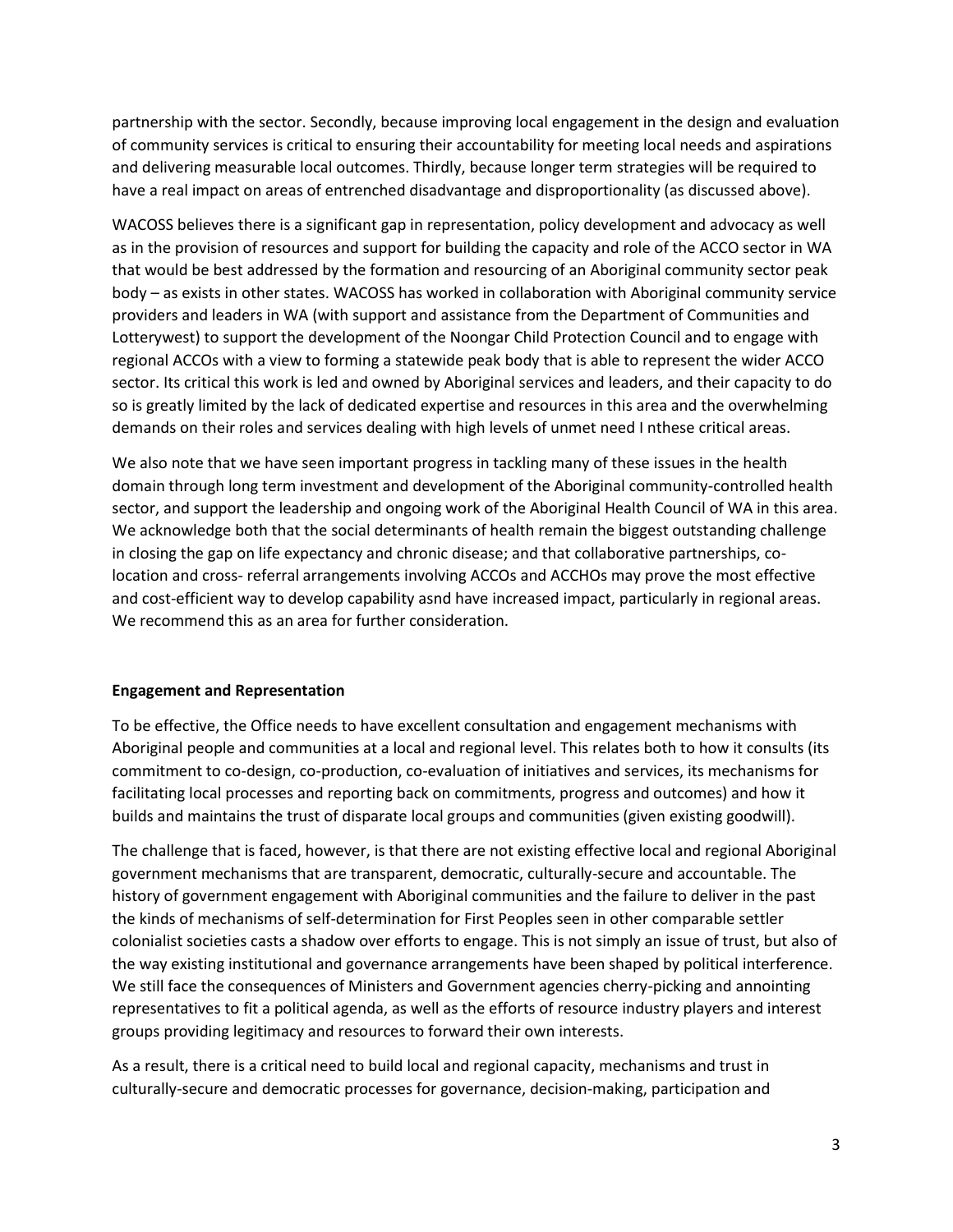consultation. This is not solely the responsibility of the Office, but it can play a critical in role by modelling accountability and transparency, and requiring that good process is demonstrated in community consultation, engagement and participation in decision making.

There is concern that some recent Government processes (eg consultations and planning by the Regional Services Reform Unit and now Department of Communities) appears to have recognised and elevated some community models (eg Empowered Communities) and not others, and that consultation and 'co-design' processes have not necessarily been open and transparent.

A significant focus needs to be, therefore, on building effective engagement mechanisms that are based on principles of self-determination, are trusted by the community and develop local capacity.

#### **Independence and Power**

WACOSS is strongly supportive of the proposal that the Office is independent of the Government of the day. This is crucial both so that it can be a source of fearless and frank advice to Government, and to ensure that its duty and responsibility is always to the Aboriginal people in Western Australia.

It is important that the Office does have statutory power to enable it to seek information, access highlevel officials and make authorative statements on the record. The Office needs to be able to weild influence by being empowered to make reports to Parliament and engage with key government officials, portfolio holders and agencies as equals.

#### **Other Jurisidictions**

A number of other states and territories are in the process of creating mechanisms and structures to provide an effective voice and representation for Aboriginal people.

Part of Victoria's Commitment to Treaty process will be the establishment of an Aboriginal Representative Body. It held a number of community consultations and a Community Assembley to inform detailed recommendations to be considered in its formation by the Victorian Treaty Advancement Committee.

In New South Wales, the Government has released the OCHRE plan which sets out intentions to give Aboriginal communities a genuine voice in influencing how and what services are deliever, and inbuilding governance and leadership capabilities.

The Queensland Government has committed to implementing the reforms proposed by its Productivity Commission Inquiry, which includes establishsing new governance structures that represenative of community voice, support local decision-making, streamline coordination, and support community-led service delivery that addresses the needs and priorities of community and result in improved outcomes.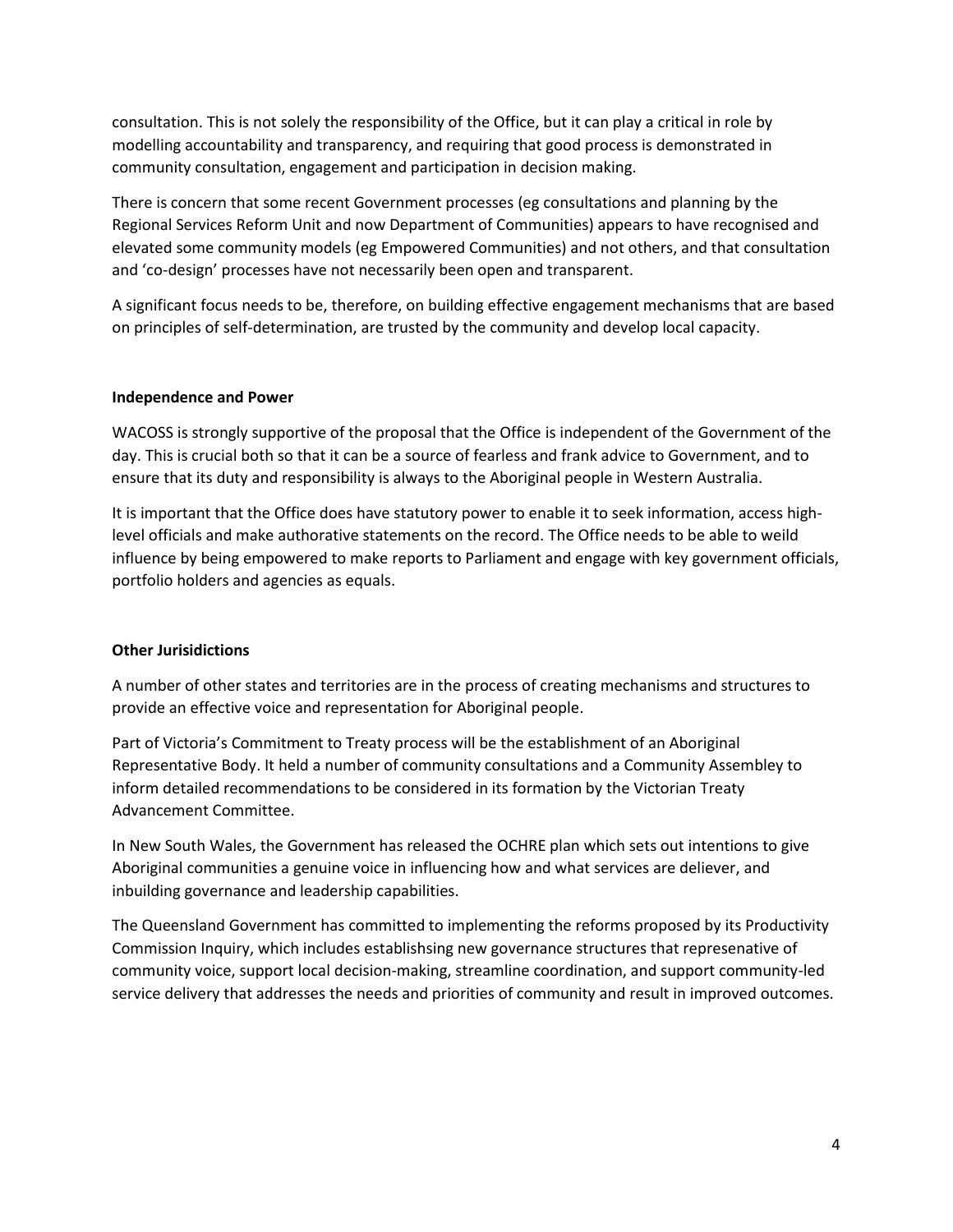#### **Next Steps**

WACOSS reiterates the recommendation by AHCWA for a phase-two consultation process that, with resourcing and support by Government, is devised, led and implemented by Aboriginal people, with and for Aboriginal people.

If you would like to discuss this submission further, please feel free to contact the WACOSS Research and Policy Development Leader Chris Twomey at [chris@wacoss.org.au](mailto:chris@wacoss.org.au) or 9420 7222.

Yours sincerely,

Sgioletto

Louise Giolitto Chief Executive Officer WACOSS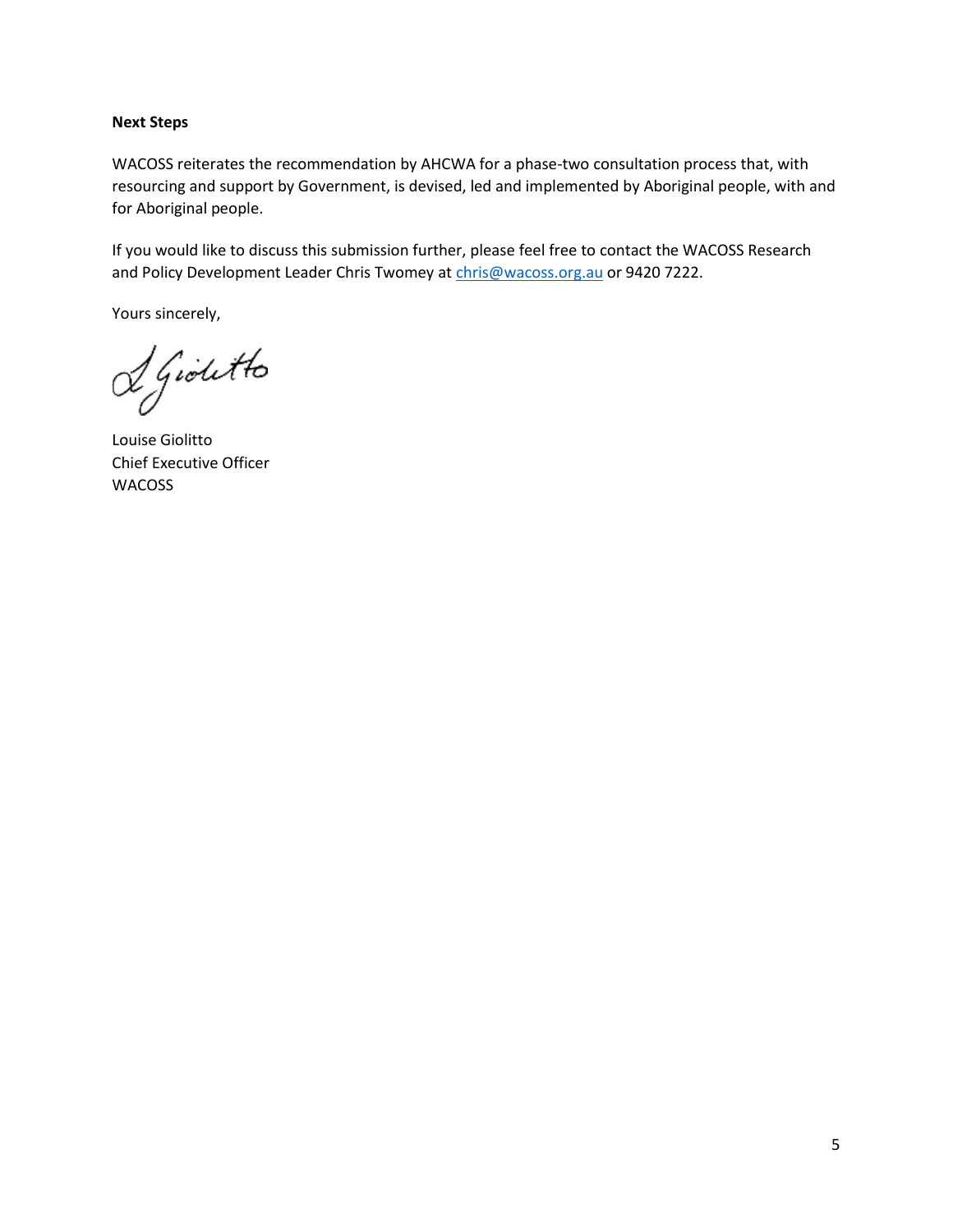#### **Appendix 1: Different jurisdictional models (and reforms):**

*South Australia* [Commissioners for Aboriginal](https://statedevelopment.sa.gov.au/about-us/our-partners/commissioner-for-aboriginal-engagement)  **[Engagement](https://statedevelopment.sa.gov.au/about-us/our-partners/commissioner-for-aboriginal-engagement)** [Treaty Commissioner](https://statedevelopment.sa.gov.au/about-us/our-partners/treaty-commissioner)  [Aboriginal Nation Building Policy](https://industryandskills.sa.gov.au/aboriginal-affairs/aboriginal-affairs-and-reconciliation/initiatives/aboriginal-nation-building) [Aboriginal Regional Authority Policy](https://statedevelopment.sa.gov.au/aboriginal-affairs/aboriginal-affairs-and-reconciliation/initiatives/aboriginal-regional-authority-policy) [Aboriginal Procurement Policy](https://statedevelopment.sa.gov.au/upload/aard/aep-ipp.pdf?t=1530243879900) *Victoria* [Aboriginal Victoria](https://www.vic.gov.au/aboriginalvictoria.html)

[Treaty Advancement Commissioner](https://victreatyadvancement.org.au/) 

**[Treaty Legislation](https://www.vic.gov.au/aboriginalvictoria/treaty/treaty-legislation.html)** 

[Treaty Bodies](https://www.vic.gov.au/aboriginalvictoria/treaty/treaty-bodies.html)

[Aboriginal Representative Body](https://victreatyadvancement.org.au/aboriginal-representative-body)

[Commissioner Aboriginal Children and](https://ccyp.vic.gov.au/about-the-commission/our-commissioners/#TOC-2)  [Young People](https://ccyp.vic.gov.au/about-the-commission/our-commissioners/#TOC-2)

#### *New South Wales*

[Aboriginal Policy reform](https://www.aboriginalaffairs.nsw.gov.au/policy-reform)

[OCHRE Plan](https://www.aboriginalaffairs.nsw.gov.au/our-agency/staying-accountable/ochre)

[Deputy Ombudsman](https://www.ombo.nsw.gov.au/what-we-do/our-office/our-structure/our-executive) (Aboriginal Programs)

[Deputy Ombudsman](https://www.ombo.nsw.gov.au/what-we-do/Information-and-resources-for-Aboriginal-communities/our-work-with-Aboriginal-communities) (Engagement Aboriginal Communities)

[Aboriginal Languages Act](https://www.aboriginalaffairs.nsw.gov.au/policy-reform/language-and-culture) & Nests

[Growing NSW First Economy](https://www.aboriginalaffairs.nsw.gov.au/policy-reform/economic-prosperity/prosperity-framework)

[Regional Industry Based Agreements](https://www.aboriginalaffairs.nsw.gov.au/policy-reform/economic-prosperity/industry-based-agreements)

[Aboriginal Procurement Policy](https://www.procurepoint.nsw.gov.au/policy-and-reform/goods-and-services-procurement-policies/aboriginal-procurement-policy)

[Opportunity Hubs](https://www.aboriginalaffairs.nsw.gov.au/policy-reform/economic-prosperity/opportunity-hubs)

*Queensland*

[Govt champions](https://www.datsip.qld.gov.au/programs-initiatives/government-champions)

[Dept ATSI Partnerships](https://www.datsip.qld.gov.au/department-aboriginal-torres-strait-islander-partnerships)

[QPC: Service Delivery to Remote and](https://www.qpc.qld.gov.au/inquiries/service-delivery-in-queenslands-remote-and-discrete-indigenous-communities/)  [Discrete Communities](https://www.qpc.qld.gov.au/inquiries/service-delivery-in-queenslands-remote-and-discrete-indigenous-communities/)

[Family Responsibilities Commission](https://www.datsip.qld.gov.au/programs-initiatives/family-responsibilities-commission)

[Our Way Generational ATSI strategy](https://www.datsip.qld.gov.au/programs-initiatives/our-way-changing-tracks)  [2017-2037](https://www.datsip.qld.gov.au/programs-initiatives/our-way-changing-tracks) (child protection)

#### *Northern Territory*

[Treaty commitment](https://dcm.nt.gov.au/supporting-government/office-of-aboriginal-affairs/treaty)

[Barunga MOU](https://dcm.nt.gov.au/__data/assets/pdf_file/0003/514272/barunga-muo-treaty.pdf)

[Local Decision Making](https://dcm.nt.gov.au/__data/assets/pdf_file/0011/442289/local_decision_making.pdf)

*Australian Capital Territory*

[Strong Families portal](https://www.strongfamilies.act.gov.au/home)

## *Tasmania*

[Resetting the relationship](http://www.dpac.tas.gov.au/divisions/csr/oaa/resetting_the_relationship)

[Strong families safe kids](http://www.dhhs.tas.gov.au/children/strongfamilies-safekids) (child protection)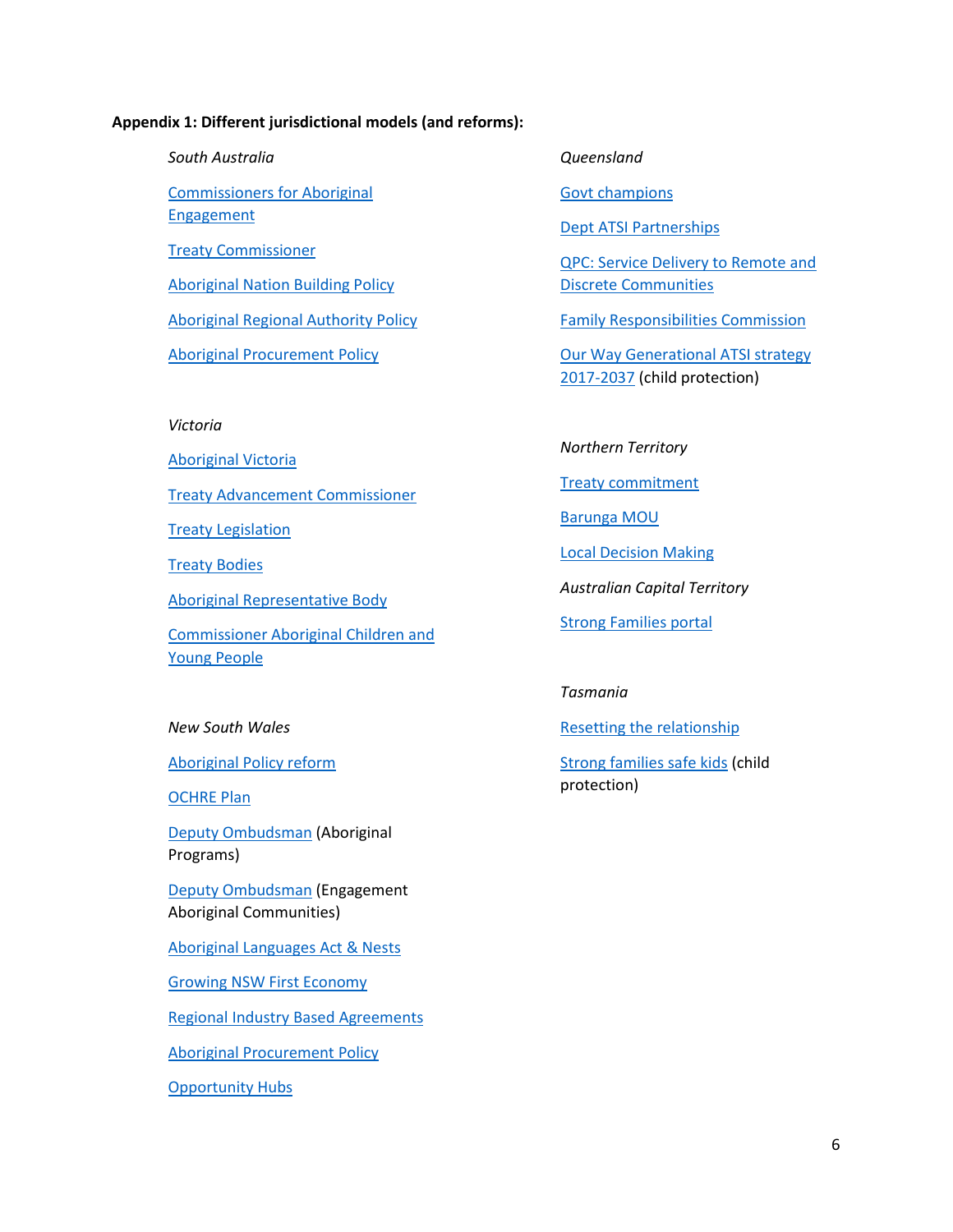## **Appendix 2: Strategy for community services delivered by Aboriginal Community Controlled Organisations in WA (ACCO Strategy)**

### *This is an extract from the WACOSS 2017 PreBudget Submission – [At the Heart of Our Community](https://www.google.com/url?sa=t&rct=j&q=&esrc=s&source=web&cd=4&cad=rja&uact=8&ved=2ahUKEwj2nbux36XdAhWNMd4KHQbtB6YQFjADegQIBxAC&url=http%3A%2F%2Fwacoss.org.au%2Fwp-content%2Fuploads%2F2017%2F11%2FWACOSS-PBS-2018-2019.pdf&usg=AOvVaw2MCEczN7Bu7P09XMigzCn_)*

### **ACCO Strategy**

**.** 

While increasing Aboriginal employment in mainstream services is necessary to ensure they are more accessible and appropriate for Aboriginal clients, much stronger gains are likely to be made in delivering responsive services that achieve transformative and sustainable outcomes in service areas with a high proportion of Aboriginal clients by increasing the role of the Aboriginal communitycontrolled organisations (ACCOs).

Aboriginal community-controlled services already deliver a larger and increasing proportion of community services in other jurisdictions, particularly in service areas where there are a significant proportion of Aboriginal service users. This includes child safety and intensive family support; out of home care and family reunification; justice diversion and youth at risk services; mental health, alcohol and other drug services; health, education and aged care.

There is a strong and well-established Aboriginal community-controlled health services sector (ACCHSs) in WA that has the capacity, the community reputation and trust, and the local governance structures to play a critical role in establishing or supporting community services. While partnerships with mainstream community service providers based on the national partnership principles<sup>1</sup> provide one mechanism for establishing and building the capacity, ACCHSs may be better able to establish local Aboriginal community services more quickly and sustainably, as they have established local infrastructure, and experience in training and supporting an Aboriginal workforce. There may also be emergent opportunities for service co-location and cross-referral as well as the sharing of back of office and governance structures.

In addition to supporting and encouraging the development of Aboriginal workers, larger community service programs and initiatives should also include provisions and resources to enable the development of local community-controlled services as part of a whole of government ACCO strategy. We note that there has been a trend in human services towards fewer contracts with larger organisations, which is assumed to reduce the administrative burden of contract management within government, reduce duplication between service providers, and improve service efficiency. This trend, however, works against the interests of smaller local services and place-based strategies, potentially making it difficult to develop a local workforce, or increase service user engagement and trust. An alternative model is to have ACCHSs or mainstream services auspice local services, providing transitional backbone support or oversight in finance, governance, service reporting and HR. Service contacts need to be able to support the transfer of responsibility and control over time and tendering and commissioning processes need to both allow sufficient time for the development of such arrangements, be sensitive to and include provisions that support partnerships and transfer of control, and use local knowledge to ground-truth claims of local engagement.

*Recommendation:* Develop a whole of government strategy to increase the role of **Aboriginal community-controlled services** to deliver services proportionate to population need.

<sup>1</sup> *[Principles for a Partnership-centred approach](file:///C:/Users/chris/AppData/Local/Microsoft/Windows/INetCache/Content.Outlook/JWVJCFT9/www.acoss.org.au/principles-for-a-partnership-centred-approach)*. WACOSS promotes these principles to its members and has previously recommend the WA Government develop matching principles for ensuring service contracts recognize and support partnerships that transfer responsibility and control to ACCOs.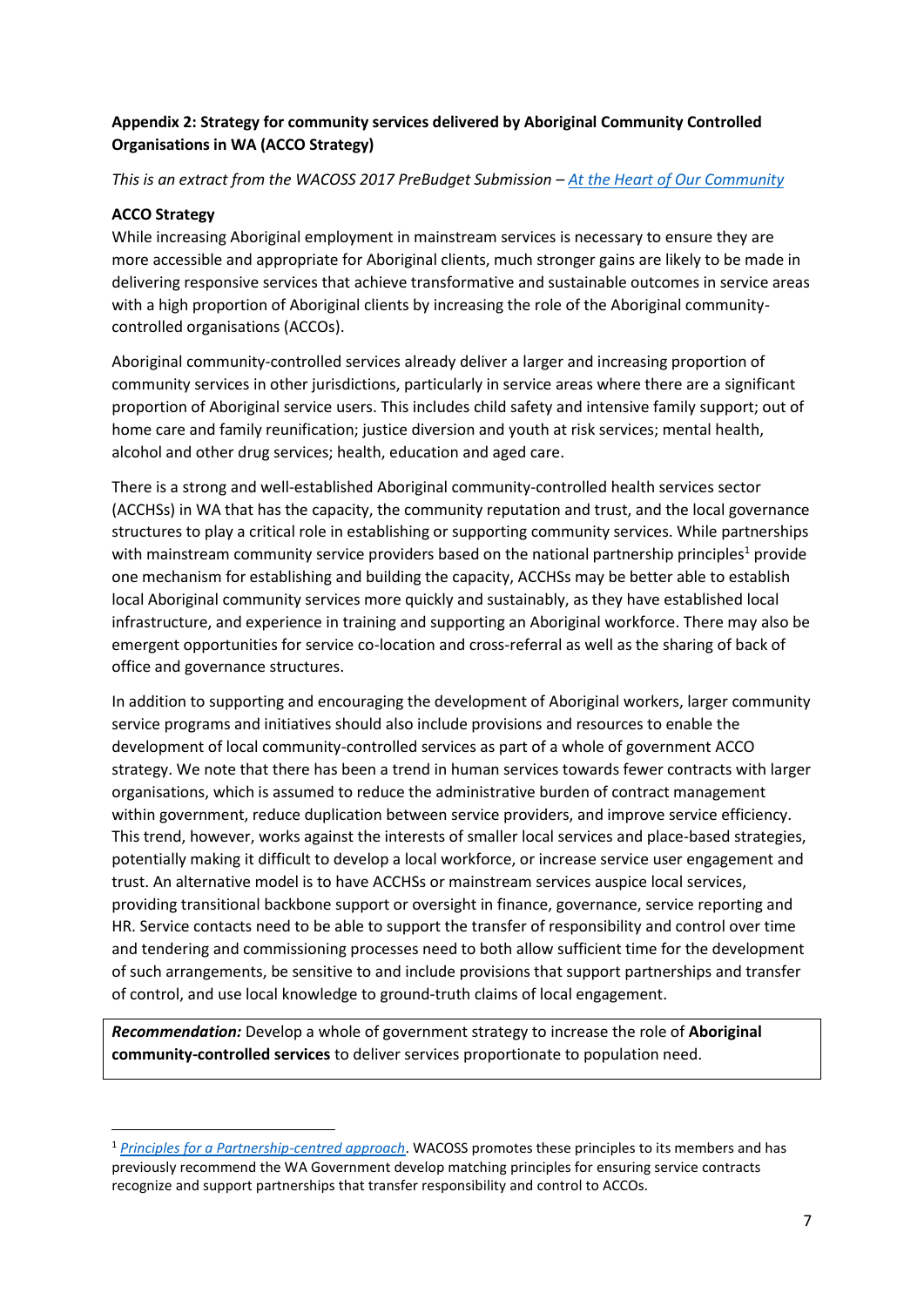### **Co-designing a comprehensive Aboriginal child protection system**

The disproportionate number of Aboriginal children in out of home care continues to grow. As of June 2017, 2603 of the 4795 children in care were Aboriginal, making up 54% of all children in care in WA. While reforms to our child protection system, such as the introduction of Family Support Networks seem to have stabilized the number of non-Aboriginal children going into state care they have had little or no impact on rising rates for Aboriginal children. Furthermore, statutory authorities continue to struggle to meet the Aboriginal child placement principle target of 80%, reaching only 64% in 2016/17. Clearly a different approach is needed to reduce the growing cost and worsening outcomes for Aboriginal families in WA.

The Council **recommends** a state-level forum to co-design a **comprehensive Aboriginal child**  protection service system, including prevention, early intervention and statutory responses<sup>2</sup>. The forum would include child protection leadership from the Department of Communities, Aboriginal community-controlled and mainstream services, regional representation and consumer advocates. While not wanting to pre-suppose the outcomes of this process, we would expect that, building on best practice in other jurisdictions, it would include:

- Establish a **state-wide Aboriginal child protection peak body** based on regional representation to provide a voice on legislation, policy and program design.
- **Develop the Aboriginal community-controlled sector** across regional divisions, including a recognized entity model that provides systemic advocacy and supportive case management for Aboriginal children working alongside child protection staff within the statutory system.
- An **Aboriginal intensive family support program** that delivers universal prevention services as well as diversion and reunification support.

The Council recently provided back-of-house support for the formation of the Noongar Child Protection Council, at the request of community leaders. We support the vision of a peak body comprised of elders, advocates and community-controlled services to stand up for Aboriginal children in the child protection system and ensure children and families are connected to community, culture and country. We offer our assistance and support to other Aboriginal nations seeking to develop regional representation and advocacy, and look forward to when all regions of WA are well represented and adequately resource to come together to form a state-wide peak body (as in other states). The NCPC and WACOSS partner with and support the Secretariat for National Aboriginal and Islander Child Care (SNAICC) and the *Family Matters Roadmap* for reform.<sup>3</sup>

Recommendation: Co-design a comprehensive Aboriginal child protection service system

#### **In-Reach Family Support**

 $\overline{a}$ 

Properly resourced secondary family support can be a circuit breaker of a family's intergenerational involvement with tertiary services, and thus represent a future saving to government. In the case of Aboriginal families, where the legacy of past child removal practices has meant a lack of experience of parenting has combined with unresolved inter-generational trauma to increase family dysfunction, the state has a moral obligation to put right the unintended consequences of past policies.

<sup>2</sup> For more information see the joint Submission to the Review of the *Children and Community Services Act 2004 (WA)* by SNAICC, Family Matters WA and NCPC. [link] *http://www.snaicc.org.au/snaicc-joint-submissionreview-children-community-services-act-2004-wa-april-2017/*

<sup>3</sup> SNAICC, Family Matters Roadmap [link] *www.familymatters.org.au/wpcontent/uploads/.../TheFamilyMattersRoadmap.pdf*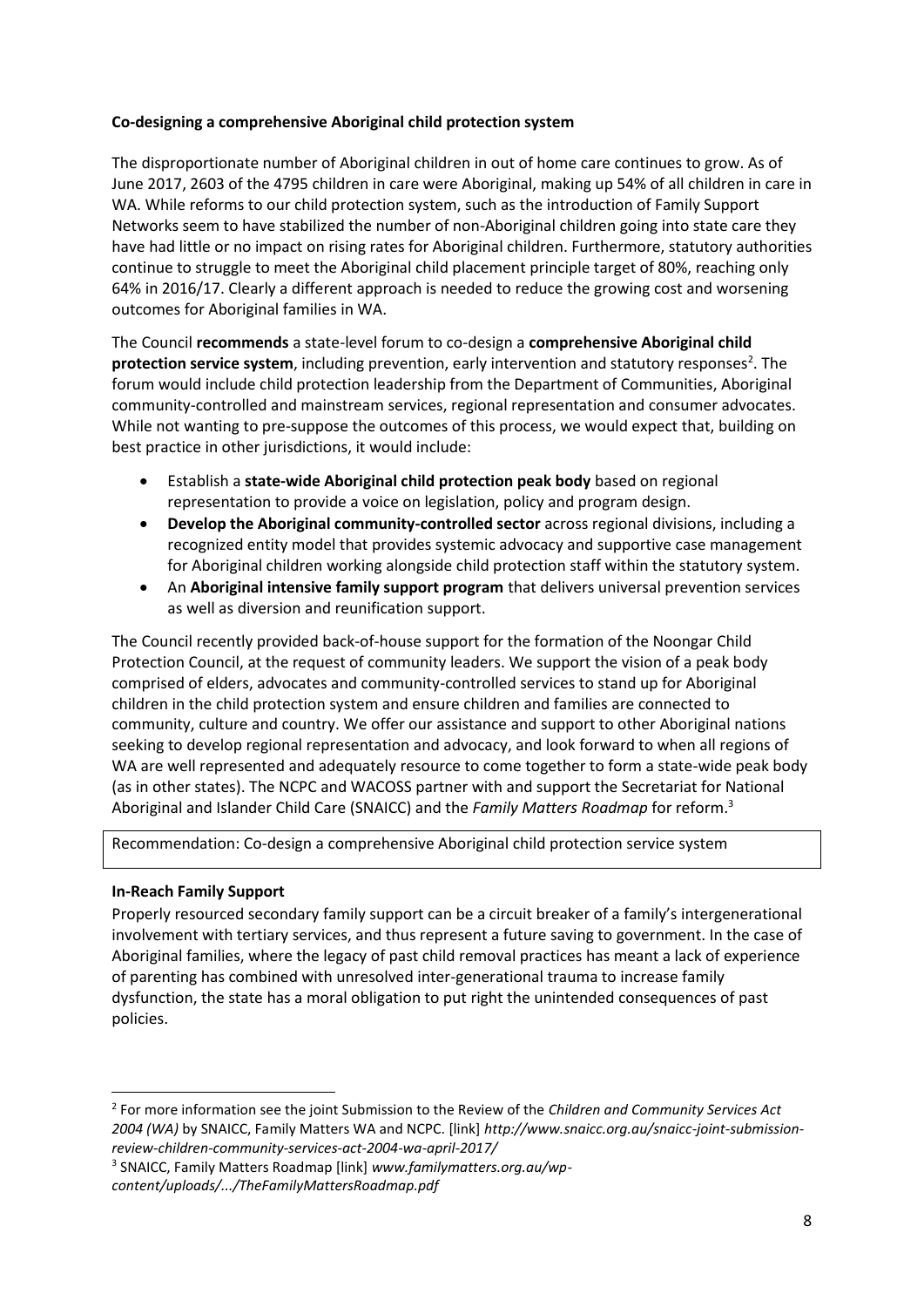For a variety of reasons, some families in need encounter barriers to accessing services. These barriers are often not insurmountable, but without appropriate support their circumstances are likely to deteriorate, leading to statutory intervention. There are many factors that can contribute to a family's isolation – mismatch of family needs and supports available, cultural and language differences, lack of trust in mainstream or faith-based services, access to transport, low selfconfidence, histories of trauma, and so on.

In-reach family support services are not new, and there have been many iterations of these service models over the years, that assist families to get on top of life's challenges and create a sustainable sense of normalcy. The earlier *Homemaker program* provided assistance with parenting, managing household budgets and establishing routines, perceived by many families as responding to their practical support needs without stigma. This mix of practical, educational, therapeutic and advocacy supports has been found to be most effective in responding to family needs and enhancing family's welfare.<sup>4</sup> A strengths-based and non-judgmental approach, where there is time for workers to authentically and effectively engage with families, and flexible support plans tailored to meet the needs of each respective family, are recognized as good practice, and change is more likely to occur once mutual trust and respect is established.<sup>5</sup> Access to adequate brokerage funds is also likely to be critical.

To this end, the Council **recommends** the state trial and **in-reach home support program**, codesigned to meet the identified needs of at-risk families and based on best practice in other jurisdictions.

This program should be linked to the whole-of-government ACCO strategy with services delivered proportionate to need, and linked into existing support and referral networks via FSNs as appropriate. The Council welcomes the initial seed-funding to support the establishment of a Noongar Child Protection Council as an important first step towards the future development of a state-wide Aboriginal children and family services peak body, as already established in most other jurisdictions. While we have welcomed the commitment to develop an ACCO strategy within child protection, we remain concerned that services have gone to tender before consultation and development of this strategy has taken place, and are concerned that the manner in which 'partnership' has been operationalised in recent tenders is not consistent with the partnership principles or the expectations of Aboriginal services. SNAICC and the *[Family Matters campaign](https://www.google.com.au/url?sa=t&rct=j&q=&esrc=s&source=web&cd=12&cad=rja&uact=8&ved=0ahUKEwih8NCpiurWAhVHv7wKHesFAnMQFghVMAs&url=http%3A%2F%2Fwww.familymatters.org.au%2Fwp-content%2Fuploads%2F2016%2F12%2FFamily_Matters_Report_2016.pdf&usg=AOvVaw2_Iten5W3I7b-5Fwx6eSaD)* have also called for renewed focus on proactive early intervention to support families,<sup>6</sup> and there is a lot we can learn from best-practice in other states.

**.** 

<sup>4</sup> Tilbury, C 2015, *Moving to Prevention Research* Report: Intensive family support for Aboriginal and Torres Strait Islander children, School of Human Services and Social Work, *Griffith* University.

<sup>5</sup> Kambarang Services, 2017 Aboriginal In-home Support Service (AISS) Consultations Report, Canning Vale, p 2 <https://www.dcp.wa.gov.au/ChildrenInCare/Documents/AISS%20Consultation%20Report.pdf>

<sup>&</sup>lt;sup>6</sup> 7<sup>th</sup> SNAICC National Conference Communique, [http://www.snaicc.org.au/7th-snaicc-national-conference](http://www.snaicc.org.au/7th-snaicc-national-conference-communique/)[communique/](http://www.snaicc.org.au/7th-snaicc-national-conference-communique/)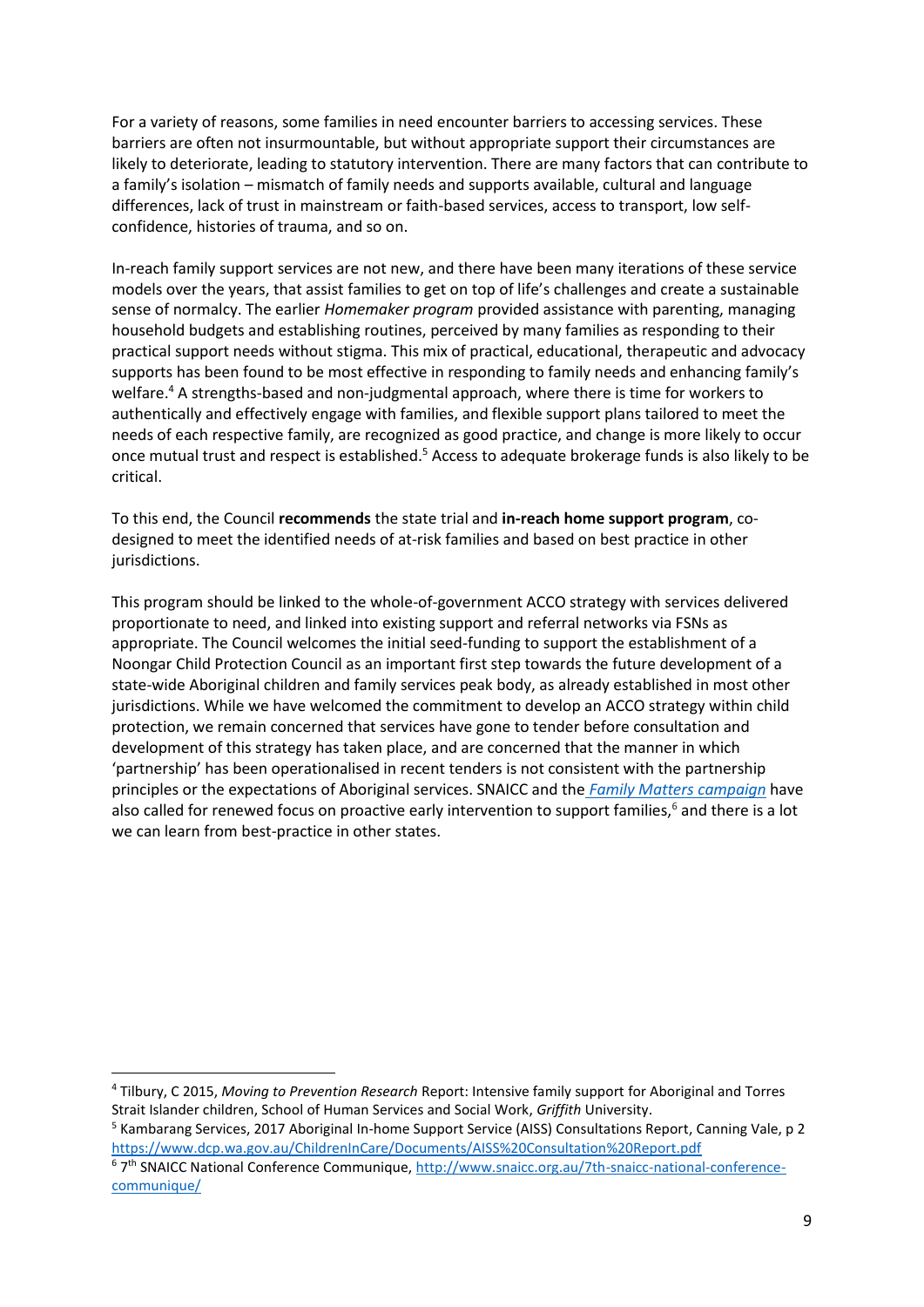### **Appendix 3: Aboriginal human services workforce development strategy**

#### *This is an extract from the [WACOSS Submission](https://www.google.com/url?sa=t&rct=j&q=&esrc=s&source=web&cd=2&cad=rja&uact=8&ved=2ahUKEwj2nbux36XdAhWNMd4KHQbtB6YQFjABegQICRAC&url=http%3A%2F%2Fwww.wacoss.org.au%2Fwp-content%2Fuploads%2F2017%2F07%2FWACOSS-Response-to-the-Service-Priority-Review-Major-Themes.pdf&usg=AOvVaw20_Y22P6imWT6ciMaaNQYs) to the [Service Priority Review](https://www.dpc.wa.gov.au/ProjectsandSpecialEvents/ServicePriorityReview/Pages/default.aspx)*

The Service Priority Review posed the key question of how the public sector can increase the diversity of its workforce (2.7). Reviews of various policies and initiatives seeking to [increase public](https://publicsector.wa.gov.au/workforce-and-diversity/workforce-and-diversity-planning)  [sector workforce diversity,](https://publicsector.wa.gov.au/workforce-and-diversity/workforce-and-diversity-planning) including for instance employment of [people with a disability](https://publicsector.wa.gov.au/workforce-and-diversity/diversity-and-inclusion/disability-employment) or [Aboriginal staff](https://publicsector.wa.gov.au/workforce-and-diversity/diversity-and-inclusion/aboriginal-employment) have demonstrated that good HR policy and practice is necessary but not sufficient to impact on employment outcomes. Processes have been put into place to avoid discrimination and provide practical support, but in practice they have [had little impact in improving outcomes](https://publicsector.wa.gov.au/workforce-and-diversity/director-equal-opportunity-public-employment-deope/deope-annual-report) and increasing the numbers of disadvantaged and excluded groups within the public service. In contrast, mission-driven community-based organisations are more likely to proactively employ staff from excluded groups, but may lack the appropriate policies and supports to ensure they are able to do so effectively. Arguably the public sector could more easily and cost-effectively meet targets for employment diversity outcomes by providing incentives and appropriate training and support as top-ups to service contracts. This can have the added benefit of increasing the accessibility and effectiveness of services by including those with lived experience.

There are **two critical enablers** to achieving better life outcomes that the human service reforms need to address to ensure they have a significant impact on the gap in life outcomes and economic participation of Aboriginal families and communities:

- They need to develop **more sustainable and resilient economies** in regional and remote towns and Aboriginal communities;
- They need to create **more responsive, accessible and appropriate services** that effectively engage with Aboriginal families to produce transformative outcomes.

Both of these outcomes will require a planned, strategic and sustained strategy to develop a skilled Aboriginal workforce, and build and support sustainable Aboriginal organisations and businesses. Where those businesses already exist the new regional reform procurement policy should provide a constructive income stream.

We believe that an *Aboriginal Human Services Workforce Development Strategy* is the best way to achieve these outcomes. This appears to be a gap in both the curren[t regional reform strategy](http://regionalservicesreform.wa.gov.au/) and in [Aboriginal workforce strategies](http://www2.dtwd.wa.gov.au/AWDC) that focus on more traditional roles in infrastructure and construction.

The regional refor[m Roadmap](http://regionalservicesreform.wa.gov.au/p/roadmap) highlights the importance of workforce development, and identifies private industry as the main driver of regional economic activity, along with suggestions that there may be opportunities to increase public sector employment, and to include employment outcomes in tenders for public infrastructure. We understand that a regional Aboriginal employment package is being developed, which will include a public sector workforce, government contracting initiatives, procurement from Aboriginal businesses, and some form of Aboriginal workforce development strategy.

Given the ongoing and projected **growth of the service and caring economy**, high levels of **community need** for services and support, and the critical role that **Aboriginal communitycontrolled services** are likely to play in improving **access and engagement** to deliver better health and life outcomes for Aboriginal families. There is a strong argument for a greater focus on Aboriginal employment in health, education and community services. [Aboriginal community](http://www.ahcwa.org.au/)[controlled health services](http://www.ahcwa.org.au/) have been a leader in this field in WA and the transfer of knowledge from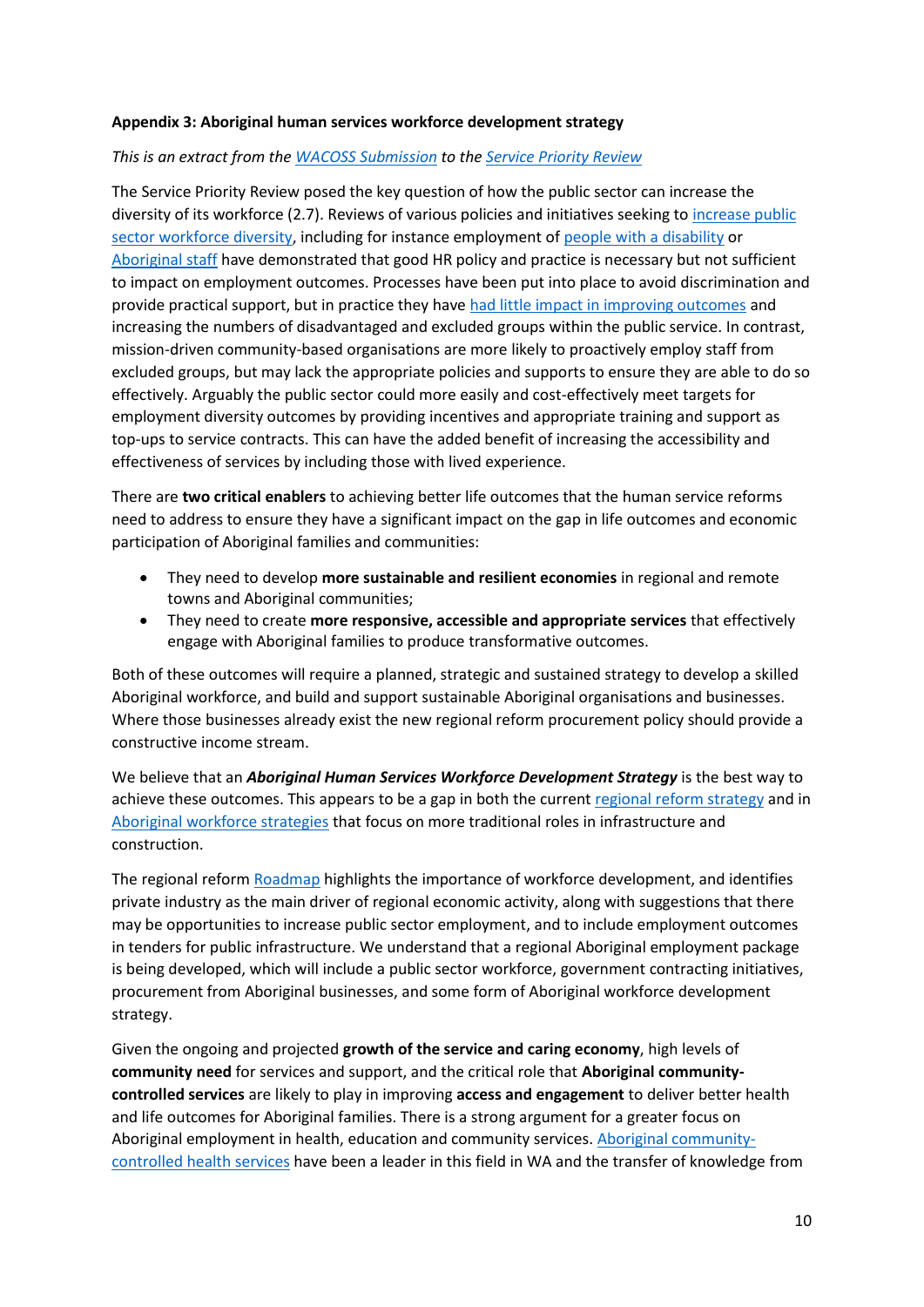their lived experience is likely to be crucial in the development other Aboriginal community controlled community services, particularly in the family support, child protection and youth services

Not-for-profit community service organisations are well-placed to play a critical role in the development of a skilled and caring Aboriginal workforce. They will be willing and motivated to employ and train local Aboriginal workers, but many regional providers may **lack the capacity and resources** to do so effectively.

There is a significant risk that a strategy that does not address these gaps and challenges would be setting up Aboriginal people, communities and community services to fail.

A combination of contracting requirements, additional incentives, and training support is likely to deliver the most effective outcomes. Contracts over a certain size might have minimum employment and training requirements, additional resources made available to leverage increased employment outcomes, and access to targeted support to ensure Aboriginal workers are work-ready, have access to additional training where necessary and their supervisors have access to appropriate information and assistance.

In addition to supporting and encouraging the development of Aboriginal workers, larger community service contracts should include provisions and resources to enable the development of **local community-controlled services**. There is a clear trend within human service provision towards fewer contracts with larger organisations, which is assumed to reduce the administrative burden of contract management within government, reduce the potential duplication or overlap between service providers, and improve service efficiency. This trend, however, works against the interests of smaller local services, potentially making it difficult to develop a local workforce, or increase perceived ownership and local responsiveness of services. Mainstream service providers may be well-placed to play a critical role in the development of local community controlled services, potentially through developing operational models whereby they may continue to provide backbone support or oversight in finance, governance, service reporting and HR. Service contacts need to be able to support the transfer of responsibility and control over time. The national community sector peak bodies have develope[d Partnership Principles](http://www.acoss.org.au/principles-for-a-partnership-centred-approach/) for mainstream community services delivering services to Aboriginal cohorts and communities.

We acknowledge the commitment of the Department for Child Protection and Family Support to put in place an *[Aboriginal Services and Practice Framework](https://www.dcp.wa.gov.au/Resources/Documents/ABORIGINAL%20SERVICES%20AND%20PRACTICE%20FRAMEWORK.pdf)* and commit to develop a[n ACCO strategy,](http://www.dcp.wa.gov.au/ChildrenInCare/Pages/CPFSReformProjects.aspx) as well as the support they have provided for the formation of a [Noongar Child Protection](http://www.wacoss.org.au/news/noongar-child-protection-council-formed-to-stand-up-for-our-kids/) Council (to whom WACOSS is also providing some assistance). At the same time, Aboriginal community leaders argue that, with Aboriginal children making up 54% of all children in care in WA (despite representing around 4.5% of their age cohort), Aboriginal child protection and family support services should now be the 'mainstream' services, rather than an emerging area of specialization.

#### *Recommendations:*

- Develop an *Aboriginal workforce development strategy* that provides incentives and support to increase Aboriginal employment in human services contracts.
- Support the development and build the capacity of **Aboriginal community-controlled organisations** to deliver community services, measure and report on service outcomes.
- Ensure **service procurement processes** support the development of ACCOs and that service contracts enable **partnerships** between ACCOs and mainstream service providers to build capacity and **transfer responsibility** for service delivery over time.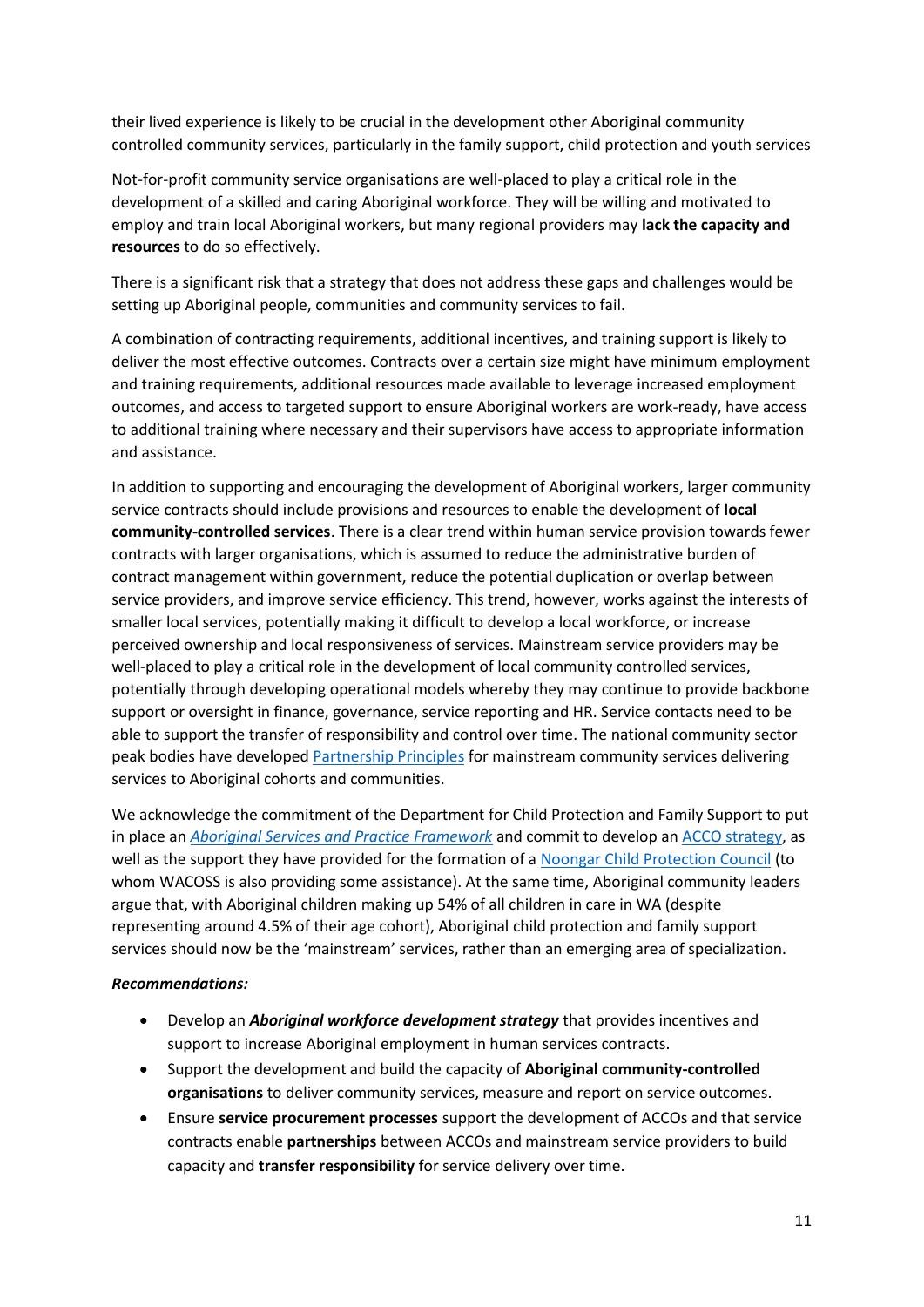#### **Appendix 4: Aboriginal Policy and services - Mick Gooda**

### NT Royal Commission – extracts from [presentation to CCYP](https://www.ccyp.wa.gov.au/our-work/vulnerability-speaker-series/)

*There is a need to confront some sort of 'inquiry mentality', in which investigation is allowed as a substitution for action, and reporting is accepted as a replacement for results* - Peter Callaghan SC

The Intervention exemplifies an attempt by government to tackle child abuse and neglect and improve community safety through a series of centrally determined top down measures, with little involvement of the targeted communities or Aboriginal organisations in either program design or delivery.

Multiple studies have shown patients who become more activated are more likely to engage in preventive behaviour, such as having regular check-ups, screening and immunisation, eating a healthy diet and exercising. They are also more likely to have normal scores for body mass index, blood sugar, blood pressure and cholesterol.

This evidence is consistent with the finding that greater control over the conditions of life is associated with better wellbeing in many dimensions, both for individuals and communities. For example, there is evidence that lack of control and disempowerment are important social determinants of health outcomes, as they are linked to stress and anxiety.

### Relationships

The relationship between governments and the Aboriginal community has been a defining part of the Australian story. It has waxed and waned through many iterations over the last 229 years and has been variously contextualised through eras of colonisation, invasion, settlements, frontier conflicts, exclusion, integration, assimilation, normalisation and reconciliation.

Through these phases, this relationship has been underpinned by many concepts: selfdetermination, self-management, mainstreaming, rights and responsibilities, shared responsibility and mutual obligation, and 'closing the gap'.

There have been numerous commitments to reset the relationship. This has generally followed an election and a change of government; a catastrophic event such as the death in custody of the young woman in the Swan Valley community; a government initiated measure like the abolition of the Aboriginal and Torres Strait Islander Commission (ATSIC); the Northern Territory Emergency Response (the Intervention); or the establishment and reporting of an inquiry.

The creation of a government-selected advisory body or consultation process predictably follows, which then predictably dies a natural death at the next election where an incoming government continues the cycle and once more commits to resetting the relationship. This circularity of policy and approach has produced a generation who are both cynical and fatigued.

### Measuring Outcomes

At any one time, there is likely to be a myriad of interventions affecting the Indigenous population. This means that it is very difficult to evaluate any single program in a particular Indigenous community because a multitude of programs are being delivered simultaneously.

The number of simultaneous activities (many unrelated to the Intervention), the long lag time between actions and outcomes, and the short duration of the Intervention mean it is rarely possible to attribute outcomes to individual measures.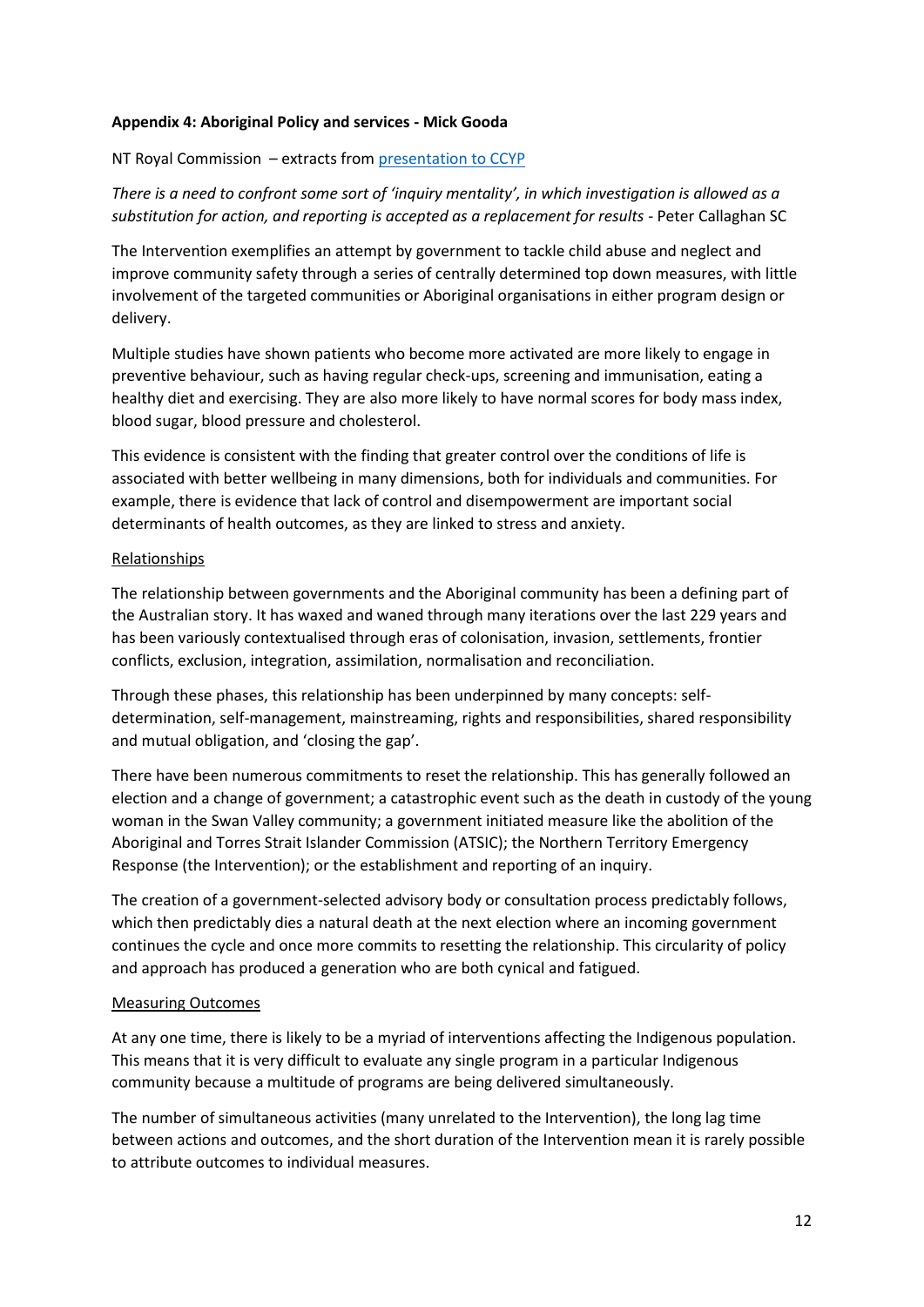## Funding

*'[t]he Commonwealth [was] not in a position to easily provide such information, as it does not have a central repository or record of all programs or services, and associated funding, provided specifically for or in the Northern Territory.' … because of the very large numbers of Commonwealth programs and grants, the multiple sources of information, and the limited timeframe in which the Commonwealth has been required to provide the data, [it could not] be absolutely satisfied that the data is accurate or complete [and] … there are lines of programs or funding that were unable to be identified in the available time*.

## **Tendering**

The current approach of contracting multiple service providers to deliver multiple discrete programs in large and small communities has led inevitably to fragmentation of the service system.

The effort to specify what is required and then contract providers to deliver it in measurable units at a given price is appropriate for some kinds of services. For example, the laboratory processing of blood tests is a highly specific service and its conduct is standardised, replicable and itemised.

These conditions do not apply to complex human services. For example, keeping women and children safe from family violence while intervening with perpetrators to change their behaviour is a complex undertaking that needs to be tailored to local circumstances and individual needs.

Research has shown that providers of complex human services get poorer results when they focus on itemised outputs and neglect their obligation to work towards broader service goals and community outcomes.

### Place-based practice-informed approach

The complexity and uncertainties of youth justice and child protection work require innovation, informed over time by experiences of success and failure.

Using funding guidelines to 'rollout' or repackage solutions, seeking to transplant their form from one place to another, is not likely to lead to success.

Every place has different histories and languages, different local responses and different social, political and cultural dynamics. Each has strengths and capacities along with problems and deficits.

This diversity is not amenable to the 'rollout' of uniform policies or structures.

Subsidiarity - Place-based approaches to youth justice and child protection will work best when managed at the lowest level possible.

Functions should be devolved to different levels of the system based on effectiveness and efficiency, and as negotiated

# Reforms

- A commitment to long-term engagement, with a shared vision over short, medium and longterm periods
- Agreement on the use of a place-based approach to implementation that varies according to the needs of the local community
- Acceptance of the inevitable variation in capability, priorities, strategies and service delivery approaches in different places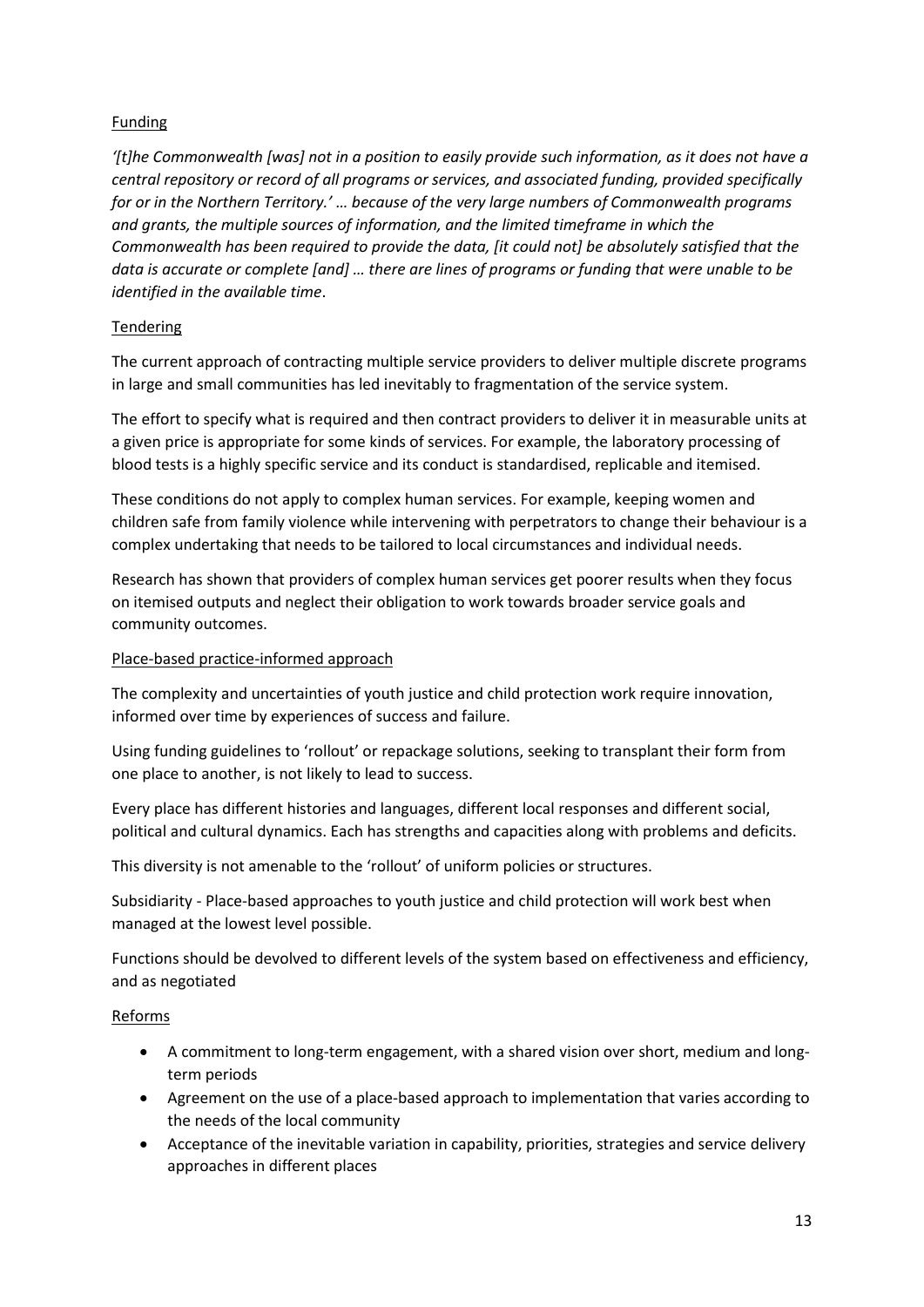- An agreement by governments to delegate necessary decision-making authority to local and regional levels
- Capacity to allocate resources to common purposes, and
- Tailored accountability frameworks that acknowledge interim outcomes, such as increases in capability and governance, rather than simply focusing on service outputs.
- Local/regional Aboriginal organisations need to be supported and assessed on a level playing field that recognises and measures their unique contributions, including capacity development outcomes
- Service delivery contracts and agreements need to incorporate requirements for agencies to negotiate shared network governance with community representatives and each other, and
- The service governance task needs to be resourced with both time and money.
- Governments need to delegate additional decision-making authority to regional and local level decision-makers to counterbalance the powerful pull of the centre, whether in Perth or Canberra
- Those regional/local decision-makers need to have the capacity to share designated resources for common goals horizontally across departmental boundaries and within the community
- Communities need to consider their priorities, the methods of engagement they prefer or will find acceptable, and how they will be represented

### Bourke principles

Our organisations will build partnerships based on mutual trust, respect and commitment. Programs, projects and services operating in Bourke must work with Bourke Community to ensure that they:

- Are culturally competent and culturally secure
- Build the capacity of local Bourke Aboriginal and Torres Strait Islander people
- Have an Aboriginal and Torres Strait Islander employment strategy that is endorsed by the Bourke community
- Be responsible to the local Aboriginal and Torres Strait Islander community, through Bourke's own representative institutions
- Do not duplicate other service
- Are coordinated with other services; and
- Have an exit plan